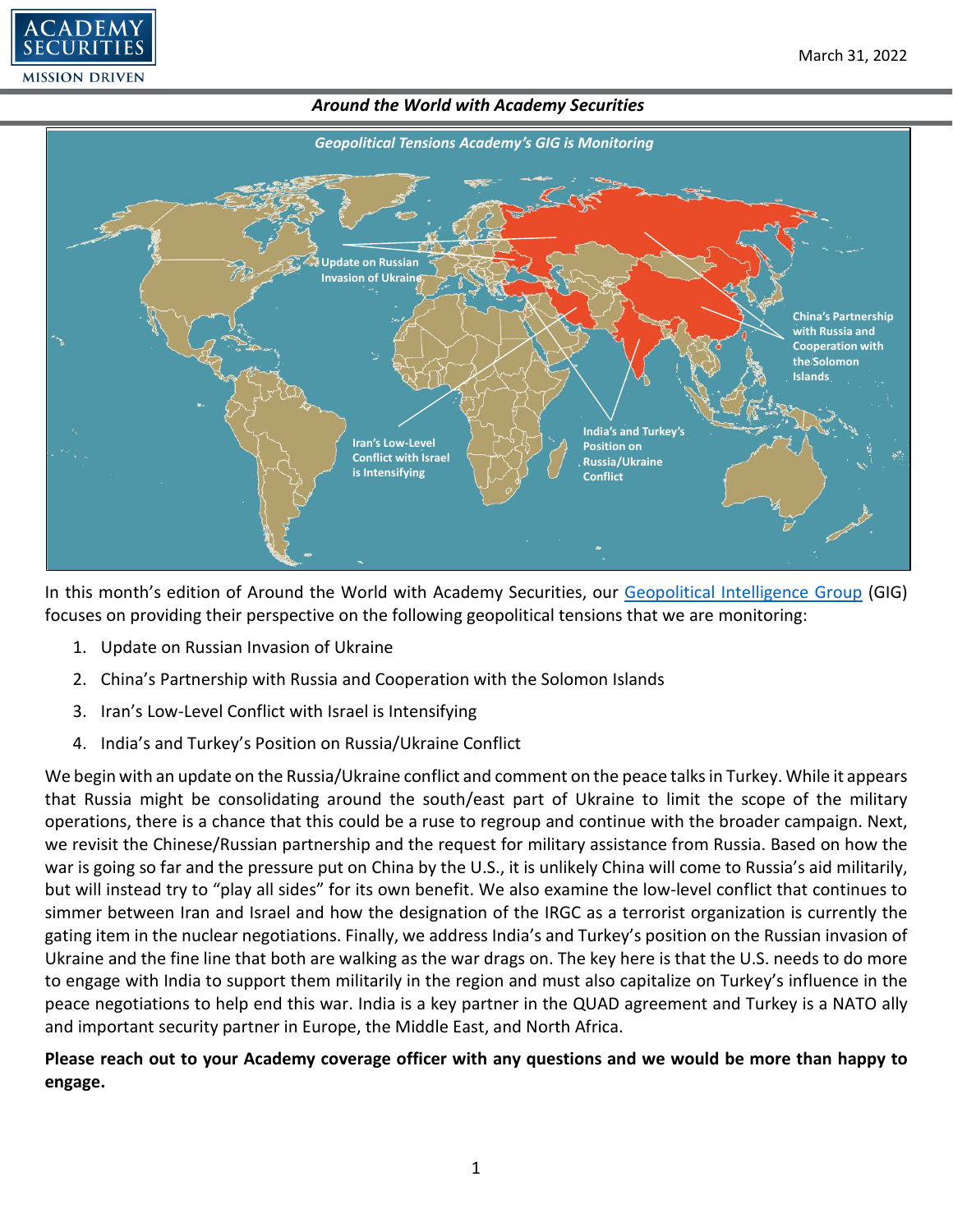

# **Front and Center: Update on Russian Invasion of Ukraine**

In our last [ATW,](https://www.academysecurities.com/wordpress/wp-content/uploads/2022/02/Around-the-World-with-Academy-Securities_2_28_22.pdf) March 15<sup>th</sup> [SITREP,](https://www.academysecurities.com/geopolitical/insights/) and during General Robeson's appearance on [Bloomberg Radio](https://www.bloomberg.com/news/audio/2022-03-29/russia-to-reduce-military-operations-near-kyiv-podcast) on March 29<sup>th</sup>, we addressed the Russian invasion of Ukraine and provided an update on the discussions regarding a potential 15-point peace plan that would be centered around Ukrainian neutrality. The war in Ukraine has entered its fifth week and the Ukrainian military has continued to bog down the Russian advance. Russia has made progress in its siege on Mariupol and the battle there has contributed to the humanitarian catastrophe in the country. However, the



Russian military has not made any advancements into the capitol city of Kyiv and Ukraine's head of military intelligence suggested on March  $27<sup>th</sup>$  that Russia was beginning to alter its strategy and focus on the southern/eastern parts of Ukraine, potentially to divide the country between occupied and unoccupied regions. Sergei Rudskoi, head of the Russian General Staff's Main Operational Directorate also reinforced this theory when he recently said that "the combat potential of the Armed Forces of Ukraine has been considerably reduced, which makes it possible to focus our core efforts on achieving the main goal, the liberation of Donbass."

Could Russia be telegraphing that it will begin to refocus the operation on more attainable goals? The prospect of a swift invasion that would take the capitol of Kyiv in days turned out to be a gross miscalculation on the part of Russia's military leadership while the level of resistance and support Ukraine has received from the U.S. and other NATO and non-NATO countries has enabled Ukraine to stop the Russians from taking any major cities in the country. With the help of U.S. and allied anti-tank missiles, the advance of Russia's armored units has been slowed dramatically. Russia has also failed to gain air superiority and Ukrainian fighter planes continue to attack Russian supply lines. However, the risk is that Putin, feeling cornered and facing what would be perceived as a loss at home, could still try to escalate the conflict by using WMDs to drive Ukraine to a peace negotiation on his terms. Ukraine still has some leverage and the fact that Ukraine is hinting at neutrality could lead to some progress. There is hope for this as the peace talks continue and Russia discusses moving forces back from Kyiv and Chernihiv. The question regarding what happens in the Donbass region is another matter because it is hard to fathom that Zelensky would agree to divide the country into two parts with an occupied territory on Ukraine's border. Even with security guarantees, Putin's forces could regroup and commence another attack. Biden's meeting with NATO/G-7 last week was intended to reinforce the alliance, but very frightening scenarios were discussed such as accidental Russian engagement of a NATO ally, potential WMD use by Russia, and cyber-attacks against NATO critical infrastructure. Our GIG will continue to monitor the situation following the peace talks in Turkey, but the only person who knows how this war will end at this stage is Putin.

*"As Putin's efforts in Ukraine become increasingly bogged down, he will turn to other measures to achieve results. Those could include cyber (less likely are chem/bio and nuclear). He could do things like use proxies (cyber criminals) by providing intelligence to cause chaos for the U.S., EU, and its allies and disrupt elements of critical infrastructure (in the U.S. that is 16 sectors identified by the Department of Homeland Security) while maintaining plausible deniability that Russia was behind it, thus not an act of war and no grounds for retaliation against Russian critical infrastructure.* 

*Speculation exists as to why Russia has not launched more aggressive attacks during this conflict than they have to date (most of which have been limited to Ukraine with some unintended spill over to Latvia and Lithuania and focused on lower-level attack vectors like Denial-of-Service attacks). Most experts believe that Russian cyber capabilities have not been overestimated or compromised in some way, but that they are weighing their options*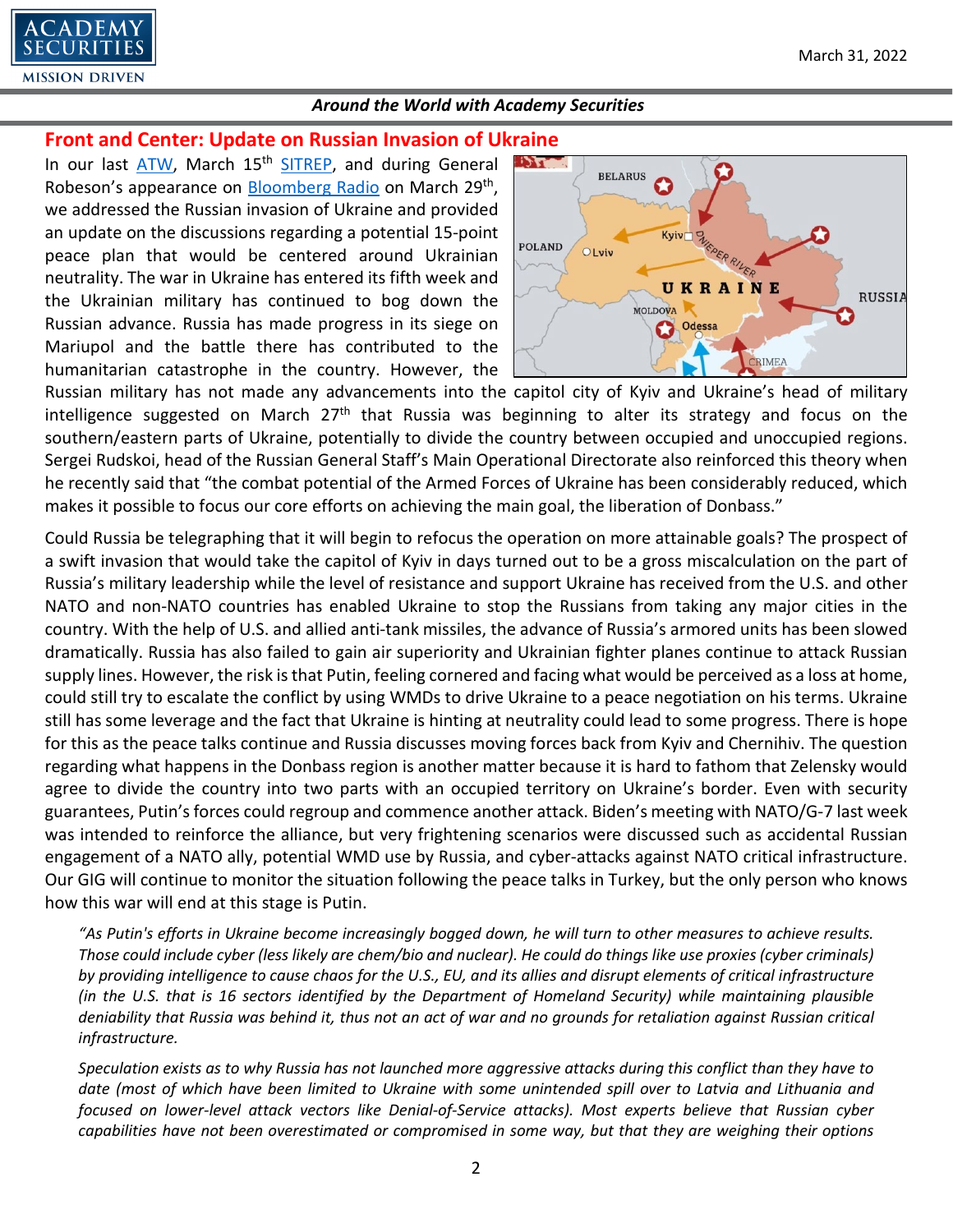

*and will only pull the "cyber-trigger" if they have run out of other options to achieve an operational or strategic effect. They cannot afford to have the conflict spiral out of control and the "mutually assured destruction" of critical infrastructure between the U.S. and Russia would cause them insurmountable problems, particularly in resupply and command and control of forces in Ukraine. We have also seen leadership deficiencies in their ground war and those could be extended to their cyber forces.*

*On 17 March, in a meeting between President Putin and Turkish President Erdogan, Putin discussed his demands for peace with Ukraine: (1) Ukraine will not join NATO (Ukrainian President Volodymyr Zelensky has already conceded this point); (2) Ukraine must disarm so it is not a threat to Russia; (3) Protection of the Russian language in Ukraine; (4) "De-Nazification" (Russia has erroneously claimed that Nazi elements have taken over Ukraine and it is unclear what actions specifically would suffice); and (5) Putin requires face-to-face negotiations with Zelensky (another point Zelensky has already agreed to). It is suspected that at these negotiations Putin will also demand that Ukraine give up territory in Eastern Ukraine (like the Donbass and other "Russian-speaking" regions) and that Ukraine should formally accept the annexation of Crimea from 2014.*

*If Putin got some or all these concessions, his misinformation/disinformation campaign could spin it as a victory to allow for a more graceful exit. There is, however, no guarantee that he would not try again under another false pretense or if he claimed Ukraine did not hold up their end of the bargain. As casualties mount for the Russian army, and there is increased desertion and information traveling back to loved ones from the front lines, it will be increasingly difficult to maintain the facade at home. Should his miscalculation cause unrest at home, he would have difficulty dealing with that in conjunction with a continued aggressive offensive and occupation of Ukraine." – Admiral Danelle Barrett*

*"Putin's invasion of Ukraine has realigned NATO to refocus on Russia as its sole strategic threat and the purpose of the alliance. Russia sees NATO's refocusing as evidence of the West's desire to expand to the East at Russia's expense. The former NATO-Soviet Union Cold War no longer seems like distant history.* 

*Putin does not want to negotiate anything at this point. He is determined to win at all costs even if it means revising his military objectives. As his momentum stagnates, he is continuing his campaign of death and destruction so that he can weaken the Ukrainians, negotiate from a position of strength, and maximize his options. A ceasefire will only occur when the balance of power between Russia and Ukraine stabilizes, and Putin sees himself no longer prevailing in meeting his larger objectives. He is not at that point.*

*There is opportunity for NATO, but first President Biden and NATO must get on the same page as President Zelensky. Biden and NATO should use the war to illuminate the fallacy of Russian military power. The West needs to see this as its best chance to prevent any future Russian aggression in Europe. The Ukrainian Army is fighting the Red Army to a standstill, but they cannot continue without the military capabilities they need." – General Robert Walsh*

# **China's Partnership with Russia and Cooperation with the Solomon Islands**

As we discussed in our previous [ATW,](https://www.academysecurities.com/wordpress/wp-content/uploads/2022/02/Around-the-World-with-Academy-Securities_2_28_22.pdf) Putin's meeting with Xi at the start of the Winter Olympics in Beijing that included a 30-year energy deal (in Euros) and a joint statement that said they both opposed a "further enlargement of NATO" was a concerning development for the West. While Russian engagement with China was not new (started getting stronger after the 2014 invasion of Crimea), the potential for an "unlimited" friendship in the face of a "fractured" NATO alliance was terrifying. Putin had not yet commenced the invasion of Ukraine at that time, but it appeared that he had found a way to mitigate the impact of the sanctions that would be levied against Russia if an invasion did



in fact occur. In addition, when Russian forces commenced their move into Ukraine, China not only blamed the West for the rationale supporting the invasion, but it abstained from the UN vote condemning it. However, NATO's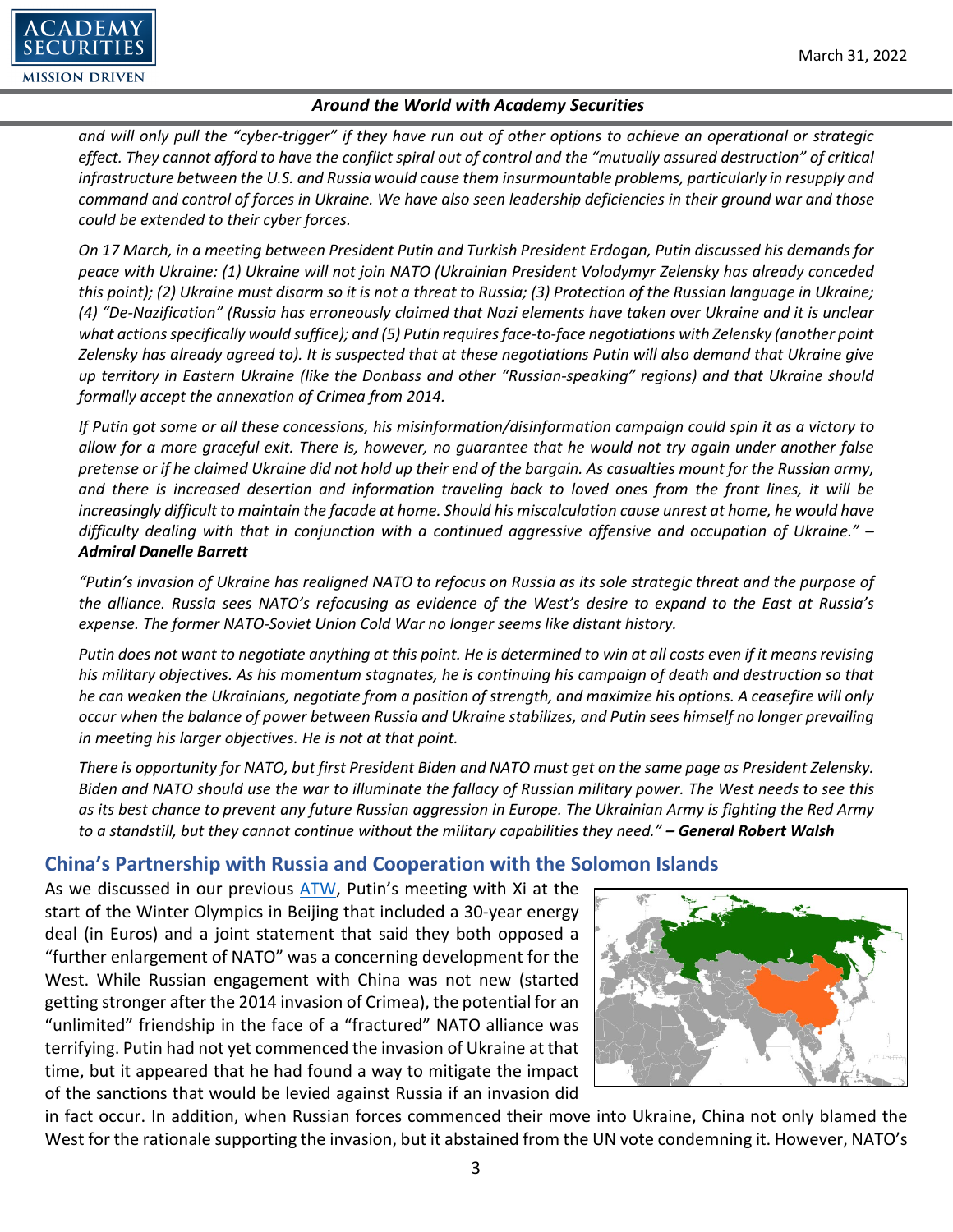

united response and the fact that the war started to take longer than expected likely surprised Putin and he reached out to Xi for military support. This action resulted in a March 18<sup>th</sup> call between Biden and Xi that likely included threats of sanctions on China if it were to provide support to Russian forces. To best understand the rationale behind the Chinese/Russian partnership, one must look at the economic benefits both sides provide one another. Our Head of Macro Strategy Peter Tchir speaks frequently about this concept (see [Who Needs Who?\)](https://www.academysecurities.com/wordpress/wp-content/uploads/2022/03/Who-Needs-Who.pdf), but the reality is that Russia is still a major energy producer and China is a major consumer of energy. Russia is also a consumer of finished products coming from China and the economic relationship between the two countries will continue to be strong no matter what happens. China might not care about Ukraine, but they do care deeply about the fate of Taiwan and both countries see it as their right to exercise strength in their spheres of influence (without western interference).

However, China cannot be happy about the current state of the Russian invasion and does not want to be tied to a losing effort. At this phase, the likelihood of a total Russian victory in Ukraine is extremely low and China would be much better off not weighing in with any additional commentary at this stage. The line that China walks here is also reflective of the economic relationship it has with the West, and it is not able to jeopardize that now to support a losing Russian war effort in Ukraine (especially considering the potential economic/growth problems China faces stemming from the troubles in the property sector).

However, this current crisis has not stopped China from continuing to build up its alliances closer to home. Last weekend, it was leaked that China is going to enter into a "cooperation" agreement with the Solomon Islands. The Solomons are only 1,200 miles off the coast of Australia and both Australia and New Zealand have existing security agreements with the Solomon Islands. However, back in 2019, the Solomons Islands switched from recognizing Taiwan to supporting China. In addition, with the recent social unrest in the Solomons, China would likely be more than happy to step in and provide security assistance. There is also a very real threat of Chinese installations on the islands (a first for China in the Pacific) and the further militarization of the region by Chinese forces. While this draft agreement between China and the Solomon Islands is of concern to New Zealand and Australia, it should also be concerning to the U.S. as it looks to support U.S. allies in the region against Chinese expansion of influence. However, many of these nations list China as their largest trading partner and they must be careful not to upset their economies. The U.S. is not taking its eye off the region and continues to engage with not only the QUAD nations, but others such as the Philippines, Thailand, Vietnam, Malaysia, and Indonesia.

*"China's and Russia's strategic alignment is challenging the world order. It is the most serious strategic challenge the West has faced since the fall of the Iron Curtain. The U.S. needs to drive a wedge between China and Russia after Putin's inept military invasion of Ukraine. Putin is now a world outcast and Xi Jinping must realize he is next if his support for Putin in Ukraine remains. China denies any military support to Russia but must be closely watched. Russian banks have already taken China's outstretched hand and issued credit cards through China's UnionPay after Visa and Mastercard cut ties.*

*Xi now faces new challenges and calculations over Taiwan after seeing what's occurring in Ukraine. Xi will take China's strategic interests into his calculations in his new relationship with Putin and how it will impact China globally and with Taiwan. Xi has said that reunification of Taiwan will occur on his watch. His rapid military expansion has China moving towards a military assimilation of Taiwan instead of a peaceful reunification. His calculus and methods may change after Putin's miscalculation in Ukraine and the resulting unification of NATO and the West. However, his objective remains. The U.S., the West, and others in the region must see Ukraine as a wakeup call and plan to do more for Taiwan." – General Robert Walsh*

*"China made the decision not to publicly condemn Russia's invasion of Ukraine, however at the same time they were not completely supportive of Russia's actions. China will continue to support Russia from behind the scenes, but it is in China's interest to convince Putin to end the war. China wants to be on the global stage as a peace mediator*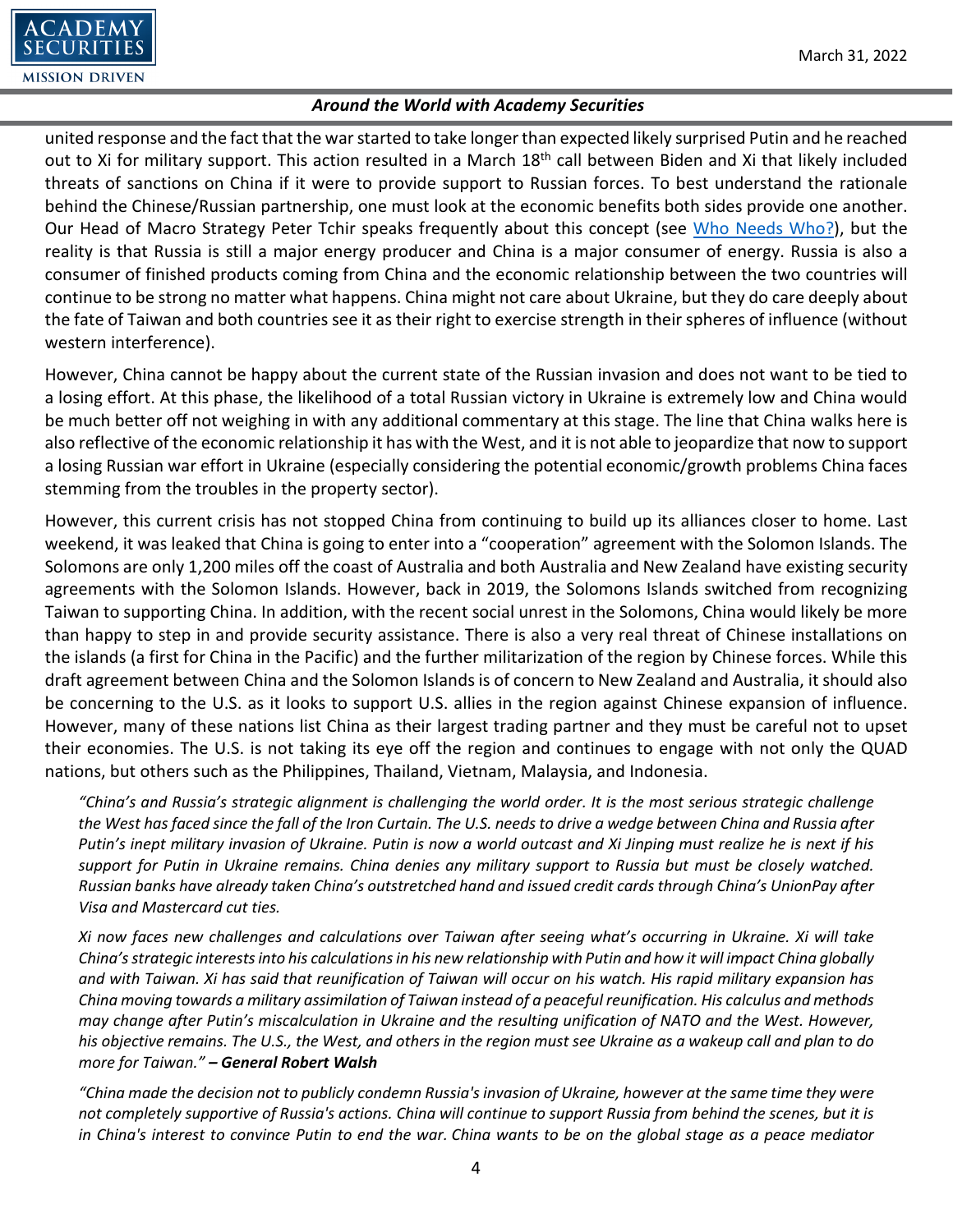

*between Russia and Ukraine as it enhances their global prestige, and they are the #1 trade partner of both countries. China has publicly taken a position on Ukraine, "sovereignty, independence, and territorial integrity of any country should be respected and safeguarded - and Ukraine is no exception." Expect China to take on a humanitarian role in Ukraine.*

*We need to build on how Ukraine, the EU, and the U.S. countered Russian disinformation. We need to do the same with countering Chinese disinformation in the Indo-Pacific region by speaking with a unified voice on Chinese military movements/actions and violations of international law in the South China Sea and East China Sea. ASEAN (not being "NATO like" with a collective security pact) is an advantage in the region as a consensus is not needed from all our bilateral treaty allies (Australia, South Korea, Japan, Thailand, Philippines) to start moving forward with positioning military capabilities. Those most vulnerable (Taiwan, Vietnam, and the Philippines) need to reassess what capabilities they need to resist future incursions by China and request the support now. China is not in a position to invade Taiwan this year and will continue to fortify islands they built within the nine-dash line in the South China Sea. Expect some confrontations with the Philippines, Vietnam, Indonesia, Malaysia, and Brunei and with Japan in the East China Sea this year." – General KK Chinn*

# **Iran's Low-Level Conflict with Israel is Intensifying**

While the chances of an Iranian nuclear deal being signed are still high, an old issue in the region seems to be reaching a slow but steady boiling point – the low intensity conflict between Israel and Iran. Last month, hundreds of Iranian UAV's were destroyed in an air raid in western Iran. Then, in response to this (and a potential gas deal that would allow Iraq to supply natural gas to Turkey/Europe with Israeli assistance) on March  $13<sup>th</sup>$ , Iran launched a dozen ballistic missiles into Iraq at what Iran called "Israeli/U.S. targets." Shortly thereafter, two senior Iranian IRGC members were killed in an airstrike in Damascus.



Likely in response to this, a cyber-attack took down several Israeli government websites. These back-and-forth attacks raise the level of engagement as well as the risk of a miscalculation that could result in a much more significant confrontation between Iran and Israel.

In addition to these attacks, on March 25<sup>th</sup>, Iranian backed Houthi rebels launched a rocket/drone attack against an oil depot in Jeddah resulting in Saudi Arabia announcing a military operation in Yemen to strike back at the Houthis. As tensions are rising in the Gulf, Israel held a summit with the U.S., the United Arab Emirates, Bahrain, Morocco, and Egypt. The group event was meant to demonstrate solidarity in the region, even as the Iran nuclear deal hangs in the balance. Israel, the UAE, and Saudi Arabia have several serious complaints about the strength of the Iran nuclear deal, especially related to Iran's sponsorship of regional terrorism (Hamas and Hezbollah are constantly targeting Israel and the Houthis continue to threaten the UAE and Saudi Arabia). Of note, 11 Israelis have been killed in attacks this month, raising tensions reminiscent of the 11-day conflict with Hamas (which is backed by Iran) last year. The main sticking point in the nuclear deal is whether to take the IRGC off the list of designated terrorist organizations. If a deal that many in the region (including Israel) don't support comes to fruition, the likelihood of this simmering low-level conflict between Israel and Iran becoming a larger conflict will grow.

*"Both Israel and Iran have made significant investments in cyber capabilities and have shown in the past that they are not afraid to use them against each other often in ways where they can deny the activity as it is difficult to prove without divulging intelligence sources. The attacks have been ongoing for months and are affecting average citizens. For example, the attack by Israel on Iran's nationwide fuel distribution system caused over 4,300 fuel pumps to shut down and took 12 days to restore. Iran reciprocated with attacks on a major medical facility and on a popular dating site releasing personal information on the internet. The intent of these types of attacks against primarily civilian*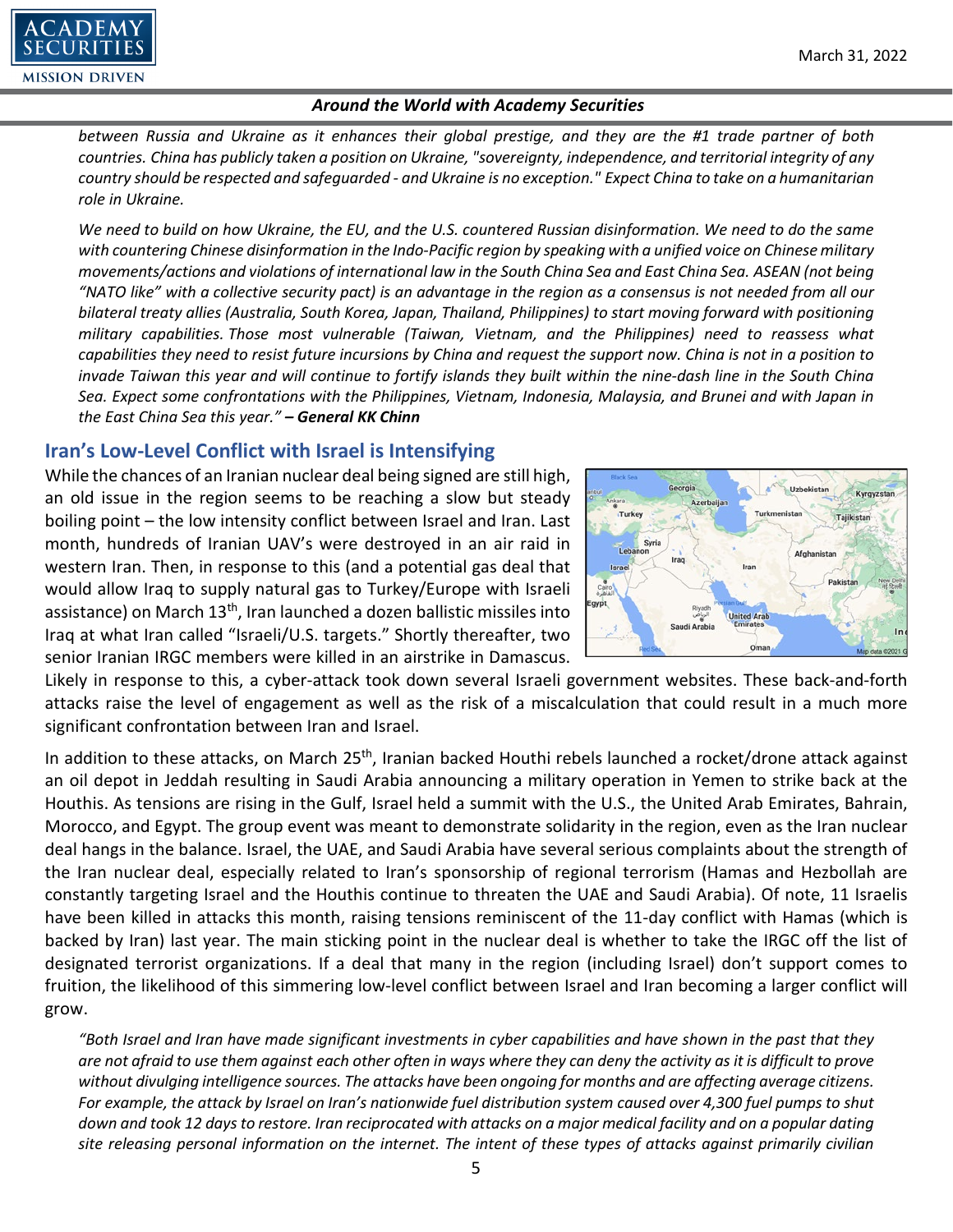

*targets is to create chaos and unrest. This is similar to attacks attributed to Iran against the U.S. on critical infrastructure like dams and health care. In March 2022, Israel was hit with a massive cyber-attack (mostly Denialof-Service) that took down a communications provider and government and commercial web sites. That attack was attributed (by many experts) to Iran. As a diplomatic solution to the stalled nuclear agreement seems far off, these attacks will likely continue against Israel and other Western nations." – Admiral Danelle Barrett*

*"We should not expect the continued military tactical strikes taking place between Iran and Israel to develop into a major war in the near-term. There is too much ongoing between the war in Ukraine and the Iran nuclear negotiations for the U.S. to become distracted with conflict in the Middle East. You can expect the U.S. State and Defense Departments to keep pressure on Israel to not allow the current tactical engagements to increase to the point of causing another strategic problem for the U.S. Meanwhile you can expect both countries to continue their covert campaigns against each other." – General Robert Walsh*

### **India's and Turkey's Position on Russia/Ukraine Conflict**

The roles of India and Turkey in the Russia/Ukraine conflict continue be of interest. India, which has not taken a side in the conflict, is walking a fine line because they are heavily reliant on Russia as a major trading partner. Russia is also a significant weapons suppler to India. India also abstained from the vote condemning the Russian invasion in the Security Council. However, India is a member of the QUAD, which is the informal alliance the U.S. assembled including India, Australia, and Japan to act as a



counterweight to China in the Indo-Pacific region. India has been the "shakiest" of the four partners in condemning Russia and its trade with Russia (as a hedge against China) could be the biggest reason. In the past two weeks, India has dramatically increased its oil shipments (six million barrels in March alone compared to 12 million in all of 2021) from Russia, clearly taking advantage of Russia's deeply discounted crude oil. While India and Russia have a long history going back to the Cold War, the key will be to find a way to separate the two and bring India closer to the U.S. Initially, it was thought that China's threat to India would be enough, but it looks like the U.S. will have to try even harder to wean India off Russian oil (harder to do in the near-term) and Russian weapons (could be easier to do longer-term).

Turkey (which borders both Russia and Ukraine) hosted diplomatic talks between the two nations this week. However, it has refused to support sanctions on Russia (also a weapons supplier), but it did close the Bosphorus and Dardanelles Straits and did not allow Russian vessels to pass. Turkey also called Russia's invasion a violation of international law and voiced support for Ukraine's territorial integrity (and Turkey voted with the UN to condemn the Russian invasion). Turkish President Erdogan, who was personally involved in the ceasefire talks this week, would like to keep both Russia and Ukraine as allies, but the question is as a NATO member, how will the U.S. react to this ambiguity? The U.S. has sanctioned Turkey for its purchase of the S-400 Russian missile system in the past and kicked Turkey out of the F-35 program. However, the goal will be to use Turkey as a mediator while keeping them in NATO (and on the side of the U.S. in conflicts in Syria and Libya).

*"The other three Quad countries are sympathetic to India and are giving it space for the position India is in with Russia. They view the war in Ukraine as an opportunity to grow relations with India and counter Chinese influence in the region. India is challenged to remain neutral on the war in Ukraine while maintaining its decades old defense procurement ties with Russia. India has abstained from voting three times on UN resolutions related to Ukraine as it tries to sit on the fence. India has always needed Russian military hardware to deter Pakistan and needs it even more now as tensions have grown with China. As the war in Ukraine drags on, India will feel more pressure to adopt a tougher stance on Russia and its invasion of Ukraine. This presents an opportunity for the U.S. to fill India's weapons needs and use it to build closer relations with Prime Minister Modi and the Indian government to the*